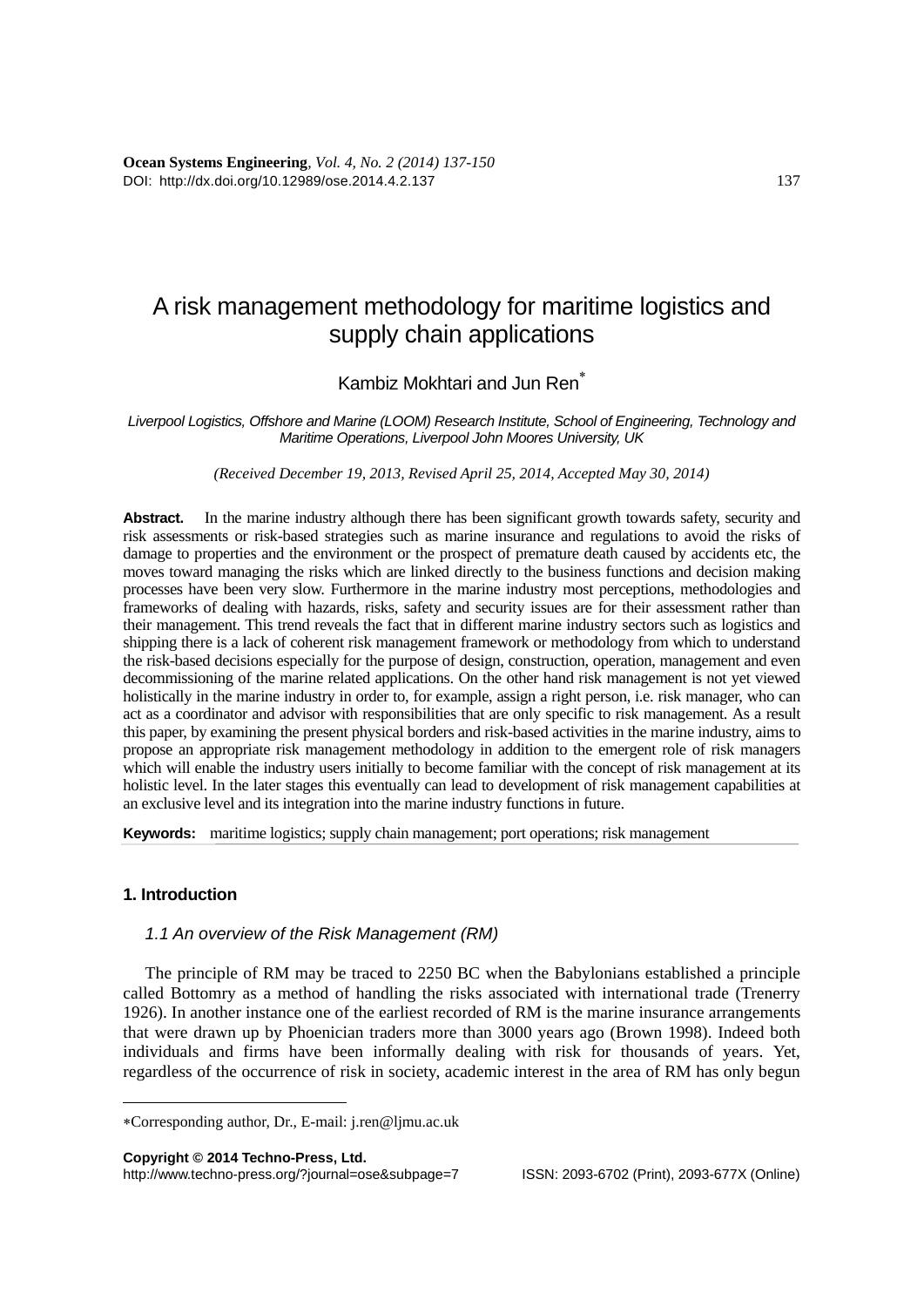quite recently. In fact the "birth" of the discipline can largely be traced back to only the late 1950s and early 1960s, since it was not until this time that a formal definition of "corporate risk management'' was developed or indeed widely accepted (Snider 1991, Williams *et al*. 1995).

In earlier definitions the main purpose of the RM was its insurance buying function in order to avoid the "pure risk" e.g., piracy, theft, storms and etc. Pure risk exists when there is uncertainty as to whether loss will occur. No possibility of gain is presented by pure risk – only the potential for loss. Other examples of pure risk include the uncertainty of damage to property by fire, flood or the prospect of premature death caused by accident or illness (Trieschmann *et al*. 2001). Furthermore, pure risks were typically seen as being non-business risks in that they were more an unfortunate by-product of a firm's manufacture of goods and services rather than an integral part of the production process (Carterand and Crockford 1974, Mehrand and Hedges 1974). In contrast to pure risk, "speculative risk" exists when there is uncertainty about an event that could produce either a profit or loss. Business ventures and investment decisions are examples of situations involving speculative risk (Trieschmann *et al*. 2001). In another word it mostly involves with business related risks and decision making processes.

However, during the end of 20th century and at the beginning of the 21st century research into corporate RM has moved along away from emphasising the importance of the insurance buying and pure risk avoidance. There are new emergent reviews of the development in both practical interest and academic research into the field of RM which have been carried out by the era researchers. However they have introduced two key insights to facilitate the RM development. The first one is the achievement of integrated RM as "when RM is integrated (or embedded) into all of the functions and processes within the organisation" (AIRMIC 1999). This addresses not just insurable pure risks but also all other types of risks (i.e., speculative risks) that a firm, corporate or organisation can face e.g. financial risks, country risks, operational risks, organisational risks, business risks etc. The second one is taking a strategic management approach to RM development (CFO Research Services 2002, Johnson and Scholes 2002). In this respect Williams *et al*. (1995) define RM as: "a general function that seeks to identify, assess, and address the causes and effects of uncertainty and risk on an organisation". They then go on to say that "the purpose of RM is to enable an organisation to progress toward its goals and objectives in the most direct, efficient, and effective path".

Eventually as per AIRMIC, ALARM and IRM (2002), RM is a central part of any organisation's strategic management. "It is the process whereby organisations methodically address the risks attaching to their activities with the goal of achieving sustained benefit within each activity and across the portfolio of all activities. The focus of good RM is the identification and treatment of these risks. They argue that RM should be a continuous and developing process which runs throughout the organisation's strategy and the implementation of that strategy. It should address methodically all the risks surrounding the organisation's activities past, present and in particular, future. Moreover, RM must be integrated into the culture of the organisation with an effective policy and a programme led by the most senior management. It must translate the strategy into tactical and operational objectives, assigning responsibility throughout the organisation with each manager and employee responsible for the management of risk as part of their job description. It supports accountability, performance measurement and reward, thus promoting operational efficiency at all levels" (IRM 2002).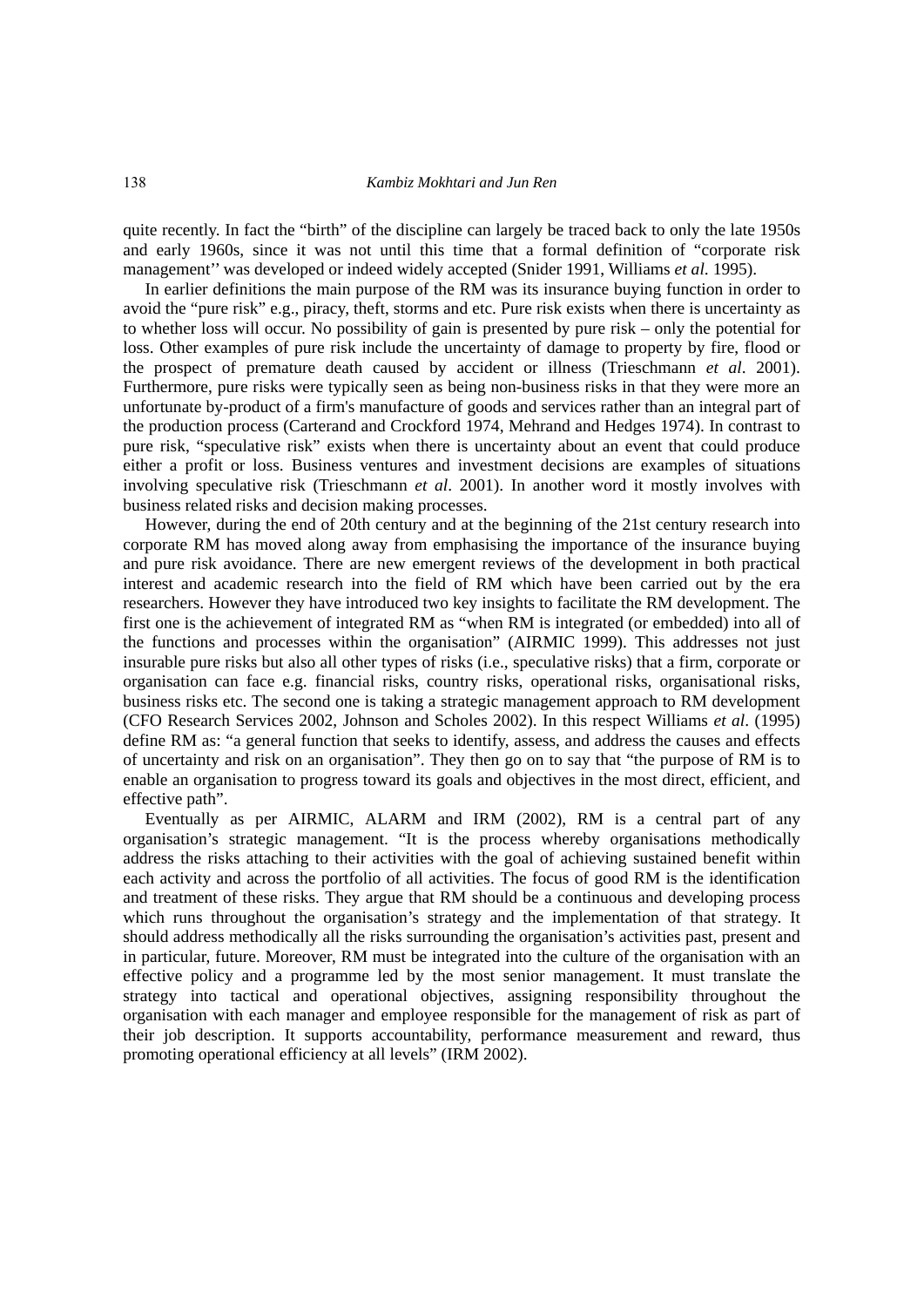#### **2. A brief literature review on the marine industry section**

In order to review the risk-based issues in the marine industry it is useful to discuss them according to the existing physical borders. Obviously these borders can extend from inland terminals or dry ports inside coastal or land locked states up to the other locations beyond the oceans. Fig. 1 simply illustrates these boundaries in the marine industry.

In the process industry, process operations are the most hazardous activities next to the transportation and drilling operations on onshore or offshore oil and gas platforms. Past experiences of onshore and offshore oil and gas activities have revealed that a small mis-happening in the process operation might escalate to a catastrophe. This is of particular concern especially in the offshore platform due to the limited space and compact geometry of the process area, less ventilation, and difficult escape routes (Krishna *et al*. 2003). In the onshore sector a refinery plant located near a coast line or a port is engaged with marine related activities such as transportation of the products by pipelines or tanker ships via oil terminals therefore, it will be categorised under the marine industry sector. In the offshore sector of the process industry there are also many types of floating production systems and units e.g., Floating, Production, Storage and Offloading (FPSO) units i.e., large, permanently moored oil tankers that have an oil and gas processing facility mounted onto their decks. Oil from subsea wells is piped on board the FPSO through flexible flow-lines, and is processed before being stored in the FPSO's cargo tank. The oil can then be discharged, through flexible hoses, into an offloading oil tanker vessel. Normally FPSOs are employed in areas of deeper water such as Gulf of Mexico, West Africa, Australia and Brazil (Mather 2009). Among the various installations or rig/vessel types used in the process industry in this paper FPSO is used as an example, due to the fact of its double nature of being an offshore processing facility, and also a vessel. It can also replace a conventional platform in its entirety. However as it can be seen the process industry can extend from a plant refinery and through onshore and offshore (subsea) pipelines to floating platforms or units such as a FPSO moored in middle of the sea.



Fig. 1 Segments in the marine industry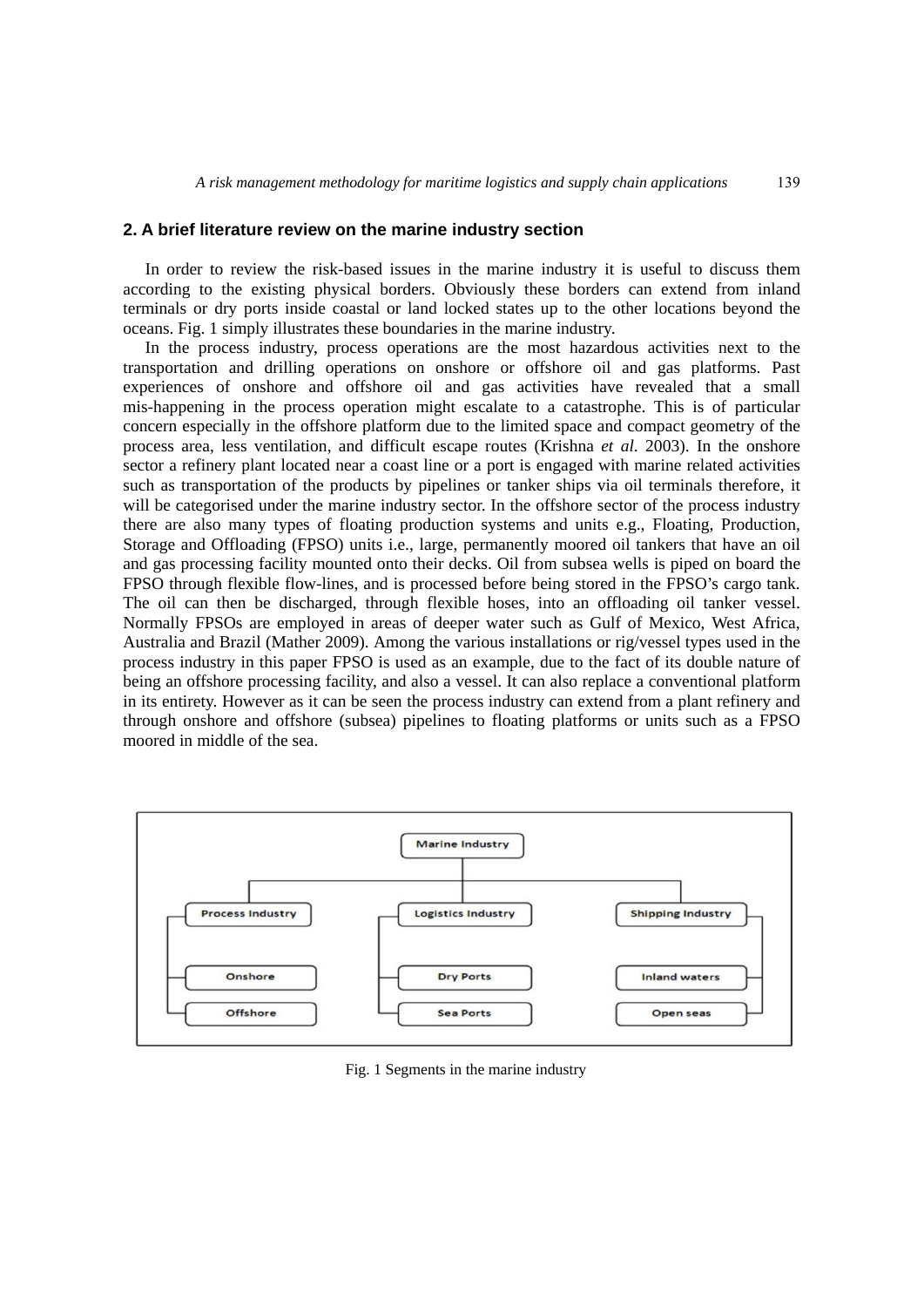Based on various sources (ABS 2000, Maclachlan 2004, Mather 2009, OCIMF 2004, Sutton 2010, UKHSE 2010) there is literature in the offshore industry which mainly relates to the legislation and safety acts such as Mineral Working Act (MWA) 1971, Health and Safety at Work Act (HSWA) 1974, Statutory Instrument (SI) Number 289 in 1974 in UK. All of them have discussed comprehensively about the issues such as safety cases and safety reports; Safety Management System (SMS); Formal Safety Assessment (FSA); Health, Safety and Environment (HSE); ISPS Code; safety case regulations; Quantitative Risk Assessment (QRA); the concept of As Low As Reasonably Practicable (ALARP) in judging the level of acceptable risk. Moreover in onshore process sectors, risk-based process activities and safety aspects are discussed mainly under integrity management, safety and reliability management or engineering (Sutton 2010). None of them have described at a holistic level for a generic or even specific RM methodology or framework which consequently could encompass all the above mentioned issues. Conversely phrases such as hazards, safety, security, reliability, disaster, emergency, and crisis can all be categorised under the phrase of "risk" itself and even phrases such as identification, assessment, evaluation, analysis, mitigation, control, audits, inspection, review and reports also can be considered as subcategories for the phrase of "management". Therefore using a phrase of "RM" alone can justify these scattered impressions.

In the logistics industry port as a major component of the maritime industry has an important role to play in world trade, international logistics and global supply chains. In respect of the modern seaports presently there are two main dimensions: ports as trade gateways and corridors and ports as logistics and distribution centres (ICS 2007). In present situation as the ocean freight transport commerce has changed its structure as a result of the new trends and preconditions that came with the introduction of the container and the rise of intermodality (Jarzemskis and Vasiliauskas 2007). Therefore the main problems seaports face today, as a result of growing containerised transport, are lack of pace at seaport terminals and growing congestion on the access routes serving their terminals (Woxenius *et al*. 2004). Furthermore in many places around the world, bimodal and trimodal inland terminals (barge, rail, and road) have become inherent parts of the transport system, particularly in regions having a high reliance on trade. In this respect transport development is gradually shifting inland after a phase that focused on the development of port terminals and maritime shipping networks. There are many reasons for this growing attention. The complexity of modern freight distribution and the increased focus on intermodal transport solutions and capacity issues appear to be the main drivers. In addition ESCAP (2009) explain the massification (i.e., economies of scale through larger volumes) of the flows in networks, through a concentration of cargo on a limited set of ports of call and associated trunk lines to the hinterland. This has also created the right conditions for nodes to appear along and at the end of these trunk lines. These nodes in the hinterland networks of ports have been referred to as dry ports, inland terminals, inland ports, inland hubs, inland logistics centres, inland freight villages, etc. As a result inland terminals have become an intermodal and freight distribution unit that comes into three major functional categories. They can be maritime barge terminals serviced from deep-sea ports, intermodal rail terminals linked to gateways and distribution centres linking supply chains. In addition inland ports are commonly incorporating terminals (rail, barge or in rare cases both) with distribution centres in operational characteristics mainly associated with satellite terminals or load centres. The above mentioned facts justify and support the inland terminals or dry port concept as an integrated part of a marine industry and logistics system in maritime business especially for port customers and users (shippers, shipowners, agents, freight forwarders, exporters and importers) to outsource their functions which will need a lot of territory with the cheaper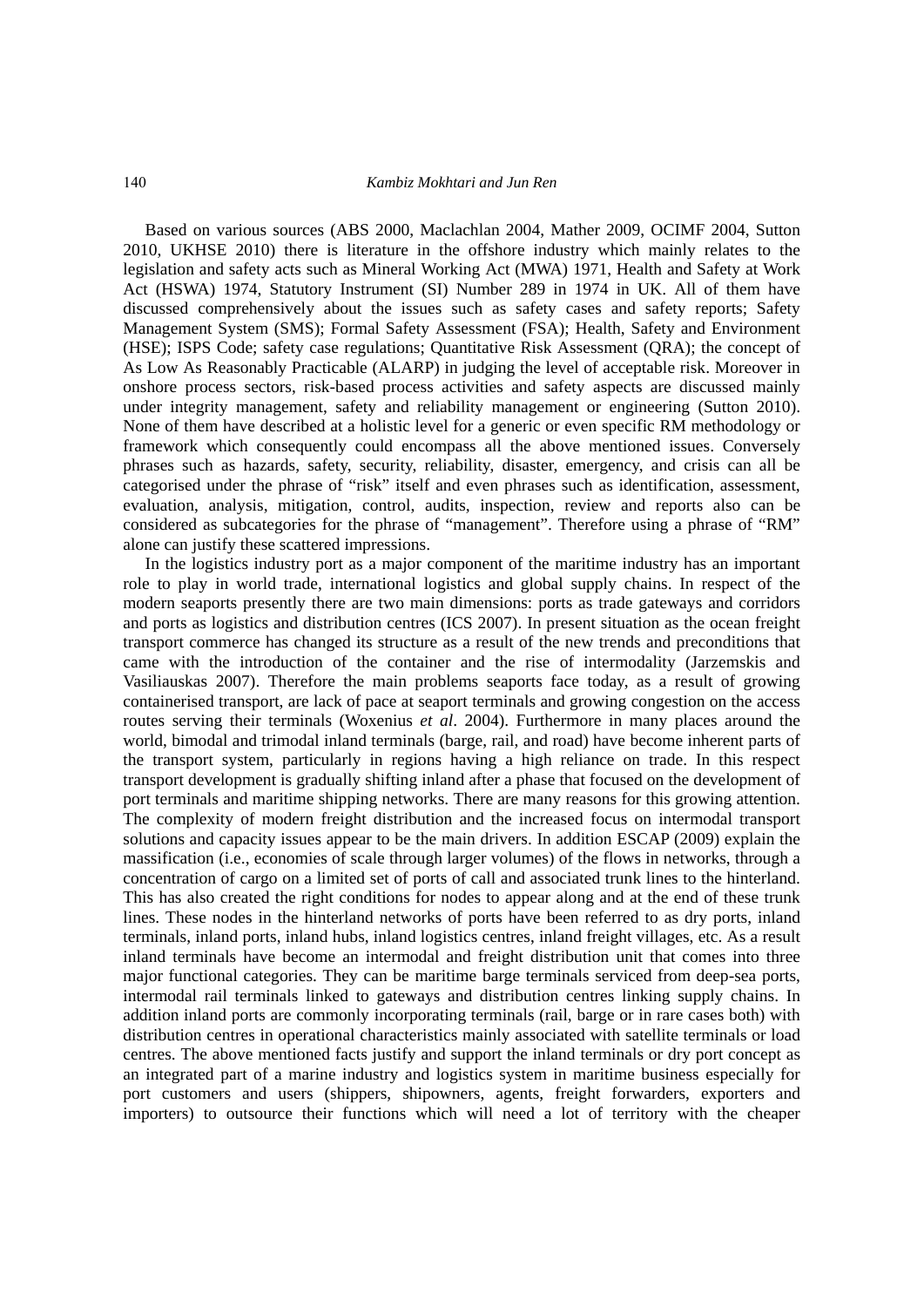hinterland locations.

As discussed for the process industry, in port sectors there also exists literature (e.g., UNCTAD 1976, 1993, Trbojevic and Carr 2000, DETR 2000, PMSC 2001, ISPS Code 2003, OCIMF 2004, ICS 2007, World Bank 2007, DNV 2010) on legislation, safety and security issues for ports and terminals such as Port Marine Safety Code (PMSC); International Ship and Port Facility Security (ISPS) Code; Port State Control (PSC); Health and Safety at Work Act (HASWA) 1974; International Maritime Organization (IMO) Conventions e.g., SOLAS 1974 and MARPOL 73/78; Pilotage Act 1987, Port Act 1991, and Dock Regulations 1988. Most of them discuss security, health, safety and environmental protection topics rather than the risk itself. On very rare occasions, development of the RM for the purpose of sea ports and terminals has been specifically discussed, for example by GAO (2006) and UNCTAD (2006).

International shipping is a highly competitive industry that provides a crucial service for society through the economic transportation of goods and passengers by merchant ships between ports and terminals via inland waterways such as canals, channels, rivers and open seas. As there are many stakeholders, it is essential to have agreed and shared regulations. For example, shipping is a capital-intensive industry and companies need to finance their operations. This finance largely comes from banks that derive their own finance from loans and the investments of their shareholders. Banks and their shareholders need a rule-based system to protect their risks. Similarly the carriage of cargo depends upon well-tested contracts and proficiency, which in turn are used to determine the outcome of an insurance claim in the event of loss or damage. Seafarers are also bound by contracts of employment and owners have obligations to provide seaworthy ships. Not only does this cover the physical condition of the vessels but the human element, the manning and qualifications of the crew, navigational outfit, fire protection, life-saving capability and watertight integrity. Ships have to enter and work in ports. They require pilots, stevedores, shipyards and dry docks; they need services, stores, bunkers and water. Seafarers themselves become visitors with immigration and health controls, which are quite widely different in the various countries they visit. Customs also have a direct interest on ships, their cargo, crew and passengers for custom duties, smuggled goods and drugs. Therefore, there is an understanding that the shipping is used for many purposes. However there are other challenges such as new regulations, like the ISM Code do not yet have a body law tested in court concerning the commercial consequences of mismanagement and governments have not yet involved their statutory powers, so interpretation of specific clauses may lack precise definition. Operators, however, have to manage and run their ships and shipmasters in particular have to be responsive to their legal obligations (Maclachlan 2004).

In the shipping industry and based on the available literature from several sources (ABS 2000, Maclachlan 2004, ICS 2006, NE P&I Club 2008), rules and regulations or safety and security issues have been discussed in detail. Among them there are topics such as marine insurance, including Hull and Machinery (H&M), Protection and Indemnity (P&I), Freight, Demurrage and Defence (FD&D), War risk and Strike insurances; International Labour Organization (ILO) and Maritime Organization (IMO); Conventions e.g., SOLAS 1974 and MARPOL 73/78; ISM and ISPS Codes; Collision avoidance regulations i.e., COLERG and International Maritime Dangerous Goods (IMDG) Code. They mostly emphasize on health, safety, security and environmental protection issues. Some of them, such as COLERG, are designed for the purpose of preventing a risk of collision. Insurance covers are being used for risk transferring purposes of the pure risks (i.e., uncertainty of damage to property by fire, flood or the prospect of premature death caused by accidents) rather than the speculative risks (i.e., risks which are linked directly to the business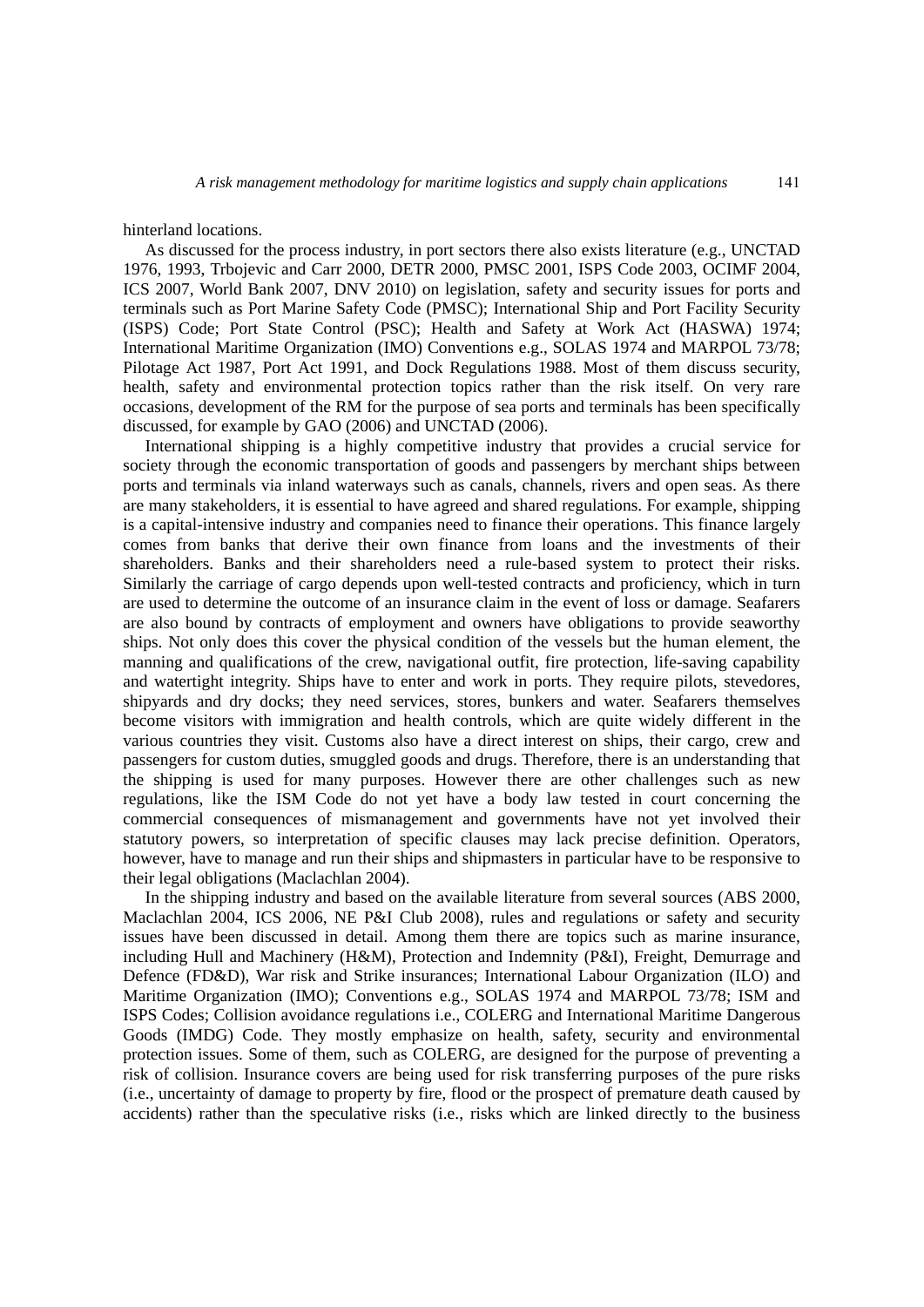function, decision making processes and management). In fact there is a lack of development and integration of the RM perception within the shipping industry as well.

In terms of legislation in practice, the marine industry has suffered a lot and in the past produced disjointed, conflicting regulations, mainly in response to disasters involving considerable loss of life, culminating in the destruction of the Piper Alpha installation in UK waters in 1988. Based on Mather (2000) the Piper Alpha tragedy proved to be the catalyst for a radical change in the way the industry was both certified and regulated. The accident in the Gulf of Mexico which was the explosion on 20 April 2010 on board the Deepwater Horizon, an offshore drilling platform working on a well one mile below the surface of the Gulf of Mexico, has led to a major oil spill (TNYT 2010). Lack of compliance with safety practice and mistakes in proper inspections have been found as main root causes for both cases. Still no one has argued for lack of complying with a generic or any specific RM methodology. They are only interested to put the blame on each other.

## **3. A proposed RM methodology for maritime logistics and supply chain management**

Based on the above summaries it can be seen that there are different risk-based expressions and eventually all are used in these three sectors of the marine industry to identify, assess/evaluate/analyse and mitigate the impact of risk factors that are threatening the marine industry. Furthermore as it can be seen there are many regulatory bodies and other responsible individuals internationally involved in the industry whose main purposes are to avoid and prevent different hazards or risk factors and/or to take preventive and corrective actions. More or less all of them are trying to manage or control existing or probable hazards or risk factors and somehow by using the risk-based related terms and application of some mitigation methods are trying to justify that they were involved in a RM related processes but eventually none of them are using a generic or a holistic RM methodology or framework. This cannot be seen even in regulatory applications. In its advanced form a QRA method, or even the FSA methodology produced by IMO applicable in offshore and shipping industries are used in the offshore side of the oil, gas and process industries for the purpose of safety cases to identify, evaluate and mitigate the hazards,. The first one uses the words 'quantitative risk assessment' but utilises hazard identification, risk evaluation, risk mitigation phases within its methodology. These steps are steps of a RM methodology. In the second one i.e., 'formal safety assessment' also the steps are hazard identification, risk assessment, risk mitigations, cost/benefit analysis and recommendation respectively which justify being steps of a RM methodology. Still many players in the marine industry are not well familiar with a RM framework, its proper definition and methodology.

Furthermore as it was discussed in the introduction it is a key issue that RM to be embedded and integrated into the functions of the organisations as well as the decision of taking a strategic management approach to RM development within organisations. For this reason in this paper and for the purpose of marine industry applications and in order to overcome all the mentioned insufficiencies a holistic and generic methodology for RM has been introduced. This reinvention in the marine industry can be an optimum solution to cover all the mentioned deficiencies. The dictionary typically defines ''holistic'' as dealing with wholeness rather than focusing on its parts or different sides or viewpoints. In fact the term of ''holistic RM'' can be used in the simple sense for the management of all sources of risk (Hopkin 2002). Miller and Waller (2003) clearly regard this as a necessary part of their view of integrated RM as they state: ''the essence of integrated RM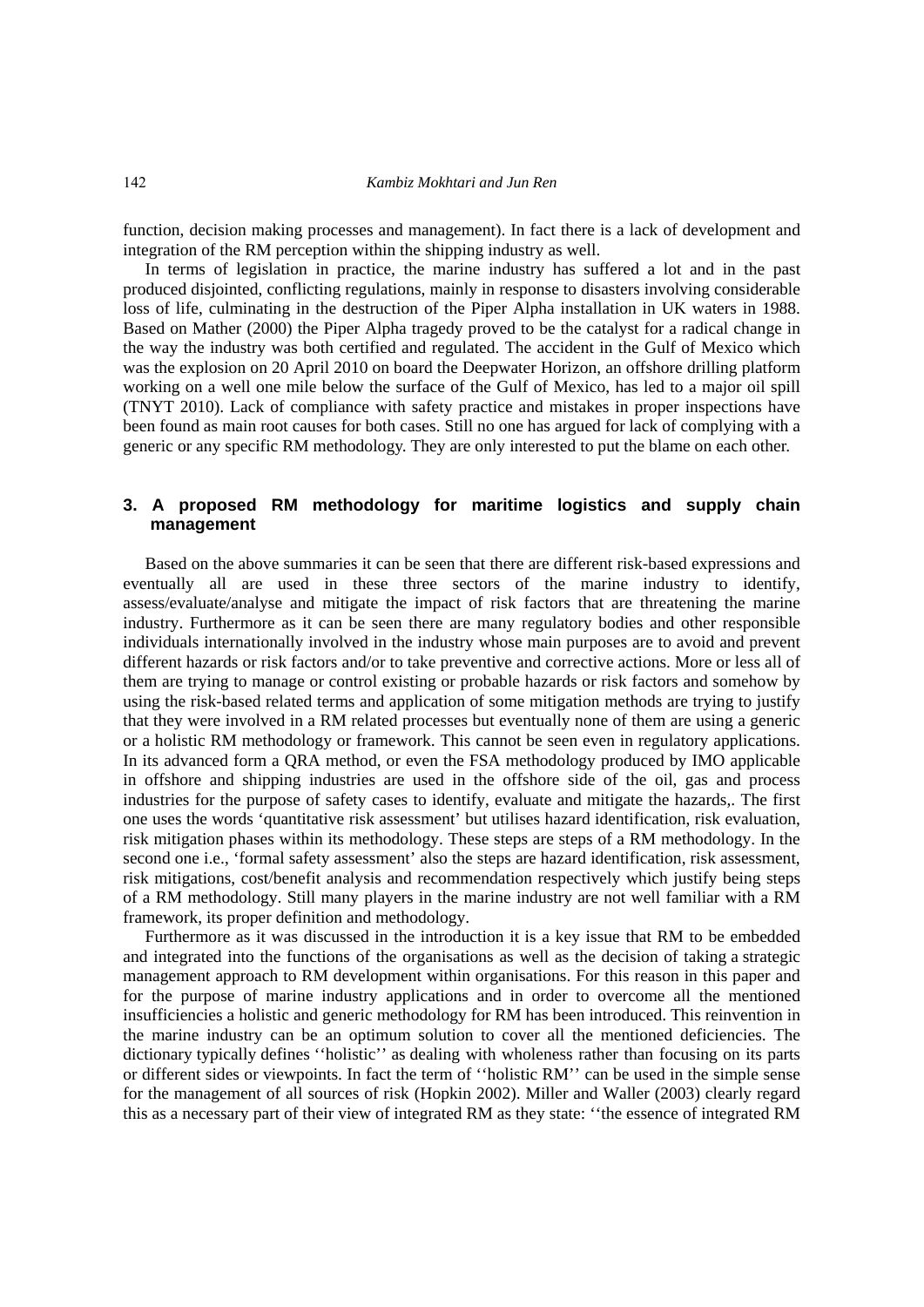is consideration of the full range of uncertain contingencies affecting business performance''. However, in its proper sense, 'holistic' implies a systemic perspective, which recognises system properties that are distinct from the properties of system components. In this sense, holistic RM would imply recognition and management of interactive effects between organisation activities and associated risks (Ward 2005, Ren *et al*. 2007, Ren *et al*. 2008). In another instance linking the concept of enterprise-wide, holistic and integrated approaches Deloach (2000) defines enterprise-wide RM as meaning that: "a truly holistic, integrated, forward looking and process oriented approach is taken to manage all key business risks and opportunities – not just financial ones – with the intent of maximising shareholders' value for the enterprise as a whole". So a clear understanding of the terms in RM is important and a clear methodology essential to ensure for a strong framework. As a result a proposed framework as shown in Fig. 2 is used to describe a generic methodology that can develop a RM capability by enhancing a holistic RM view within the marine industry. In this regard the RM framework for the marine industry can be discussed through the following phases:



Fig. 2 Proposed methodology for a holistic RM in marine industry

#### *3.1 Risk (Hazard) identification*

The first phase in any RM cycle is risk identification or HAZID (HAZard Identification) process (World Bank 2007, GAO 2006, UNCTAD 2006, IRM 2002, DETR 2000). "Risk identification should be approached in a methodical way to ensure that all significant activities within the organisation have been identified and all the risk factors flowing from these activities are defined" (IRM 2002). In this respect although in general terms as it is discussed earlier, many firms, organisations and government bodies are using the phrase "risk identification" for the first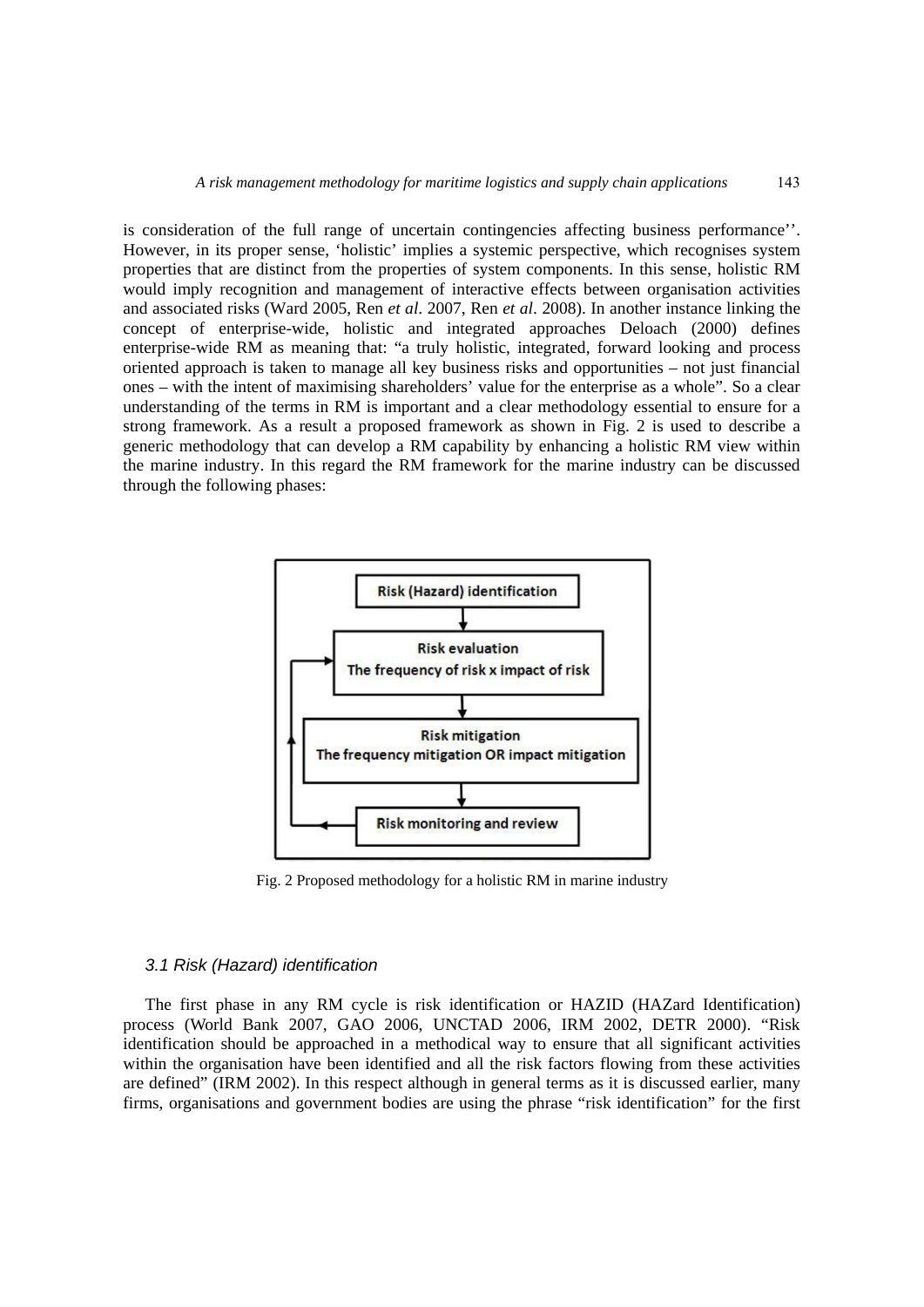phase in their RM processes but more particularly in engineering and industrial sectors such as in marine and offshore systems (ABS 2000, Pillay and Wang 2003, Wang and Trbojevic 2007, Ren *et al*. 2009) the phrase of "HAZID" is used instead of the first one. It has been decided that the phrase of "HAZID" is used in this paper hereafter instead of the phrase, "risk identification". In this respect HAZID is a general term used to describe an exercise whose goal is to identify hazards and associated events that have the potential to result in a significant impact or consequence. For example, a HAZID of an offshore petroleum facility may be conducted to identify potential hazards which could result in consequences to personnel (e.g., injuries and fatalities), environmental (e.g., oil spills and pollution), and financial assets (e.g. production loss and delays). Moreover a HAZID technique can be applied to all or part of a facility or vessel or even can be applied to analyse operational procedures. Depending upon a system being evaluated and the resources available, the process used to conduct a HAZID can vary (ABS 2003). As ABS (2000, 2003) explains literature search, checklists, Hazard and Operability Study (HAZOP), HAZID and event data sources are hazard identification methods. As an example in ports and terminals especially in oil, LNG and LPG import and export terminals HAZOP is the best solution for hazard identification purposes. In this respect HAZOP is a structured way of examining the planned or existing process operation. The objective of a HAZOP study is to identify problems that may represent risk to personnel or equipment, or prevent efficient operation (Lassen 2008).

#### *3.2 Risk evaluation*

The investigation of almost all the major accidents and various losses in terms of delays and costs shows that they could have been avoided with effective RM programmes (Wang 2004). Nevertheless a high quality RM or to a lesser extend a high quality risk evaluation is absolutely necessary for sustainable development. Risk is defined as a measure of human injury, environmental damage or economic loss in terms of both the incident likelihood and the magnitude of the injury, damage or loss (CCPS 1989). Risk evaluation involves the development of an overall estimation of risk by gathering and integrating information about scenarios, frequencies and consequences, and it is one major component of the whole RM process of a particular enterprise. In the process of risk evaluation, both qualitative and quantitative techniques can be used (Krishna *et al*. 2003). However as ABS (2003) discusses the word risk itself specifically is the product of frequency with which an undesirable event is anticipated to occur and the impact of the event's outcome. In other word risk is composed of two parameters, frequency and impact; that means: Risk = frequency  $\times$  impact. Due to the highly subjective nature and lack of information, it is usually difficult to determine risk parameters precisely. A reasonable and suitable way to express these parameters is to use qualitative verbal expressions (i.e., linguistic variables) especially during experts' judgments. To estimate the occurrence frequency, for example, one may often use such variables as very low, low, medium, high and very high. In addition to estimate the consequence impact also one may often use such variables as slight, minor, moderate, critical and catastrophic. A variety of other techniques have been used for risk evaluation and analysis including Preliminary Hazard Analysis (PHA), Failure Modes and Effects Analysis (FMEA), Fault Tree Analysis (FTA), Event Tree Analysis (ETA), Cause-Consequence Analysis (CCA), Human Reliability Analysis (HRA) (CCPS 1989, Lees 1996, Dickson 2003, ABS 2003, Sutton 2010, Dickson 2003). As Dickson (2003) explains these techniques have all been developed in the industrial setting, normally in response to some practical business problems.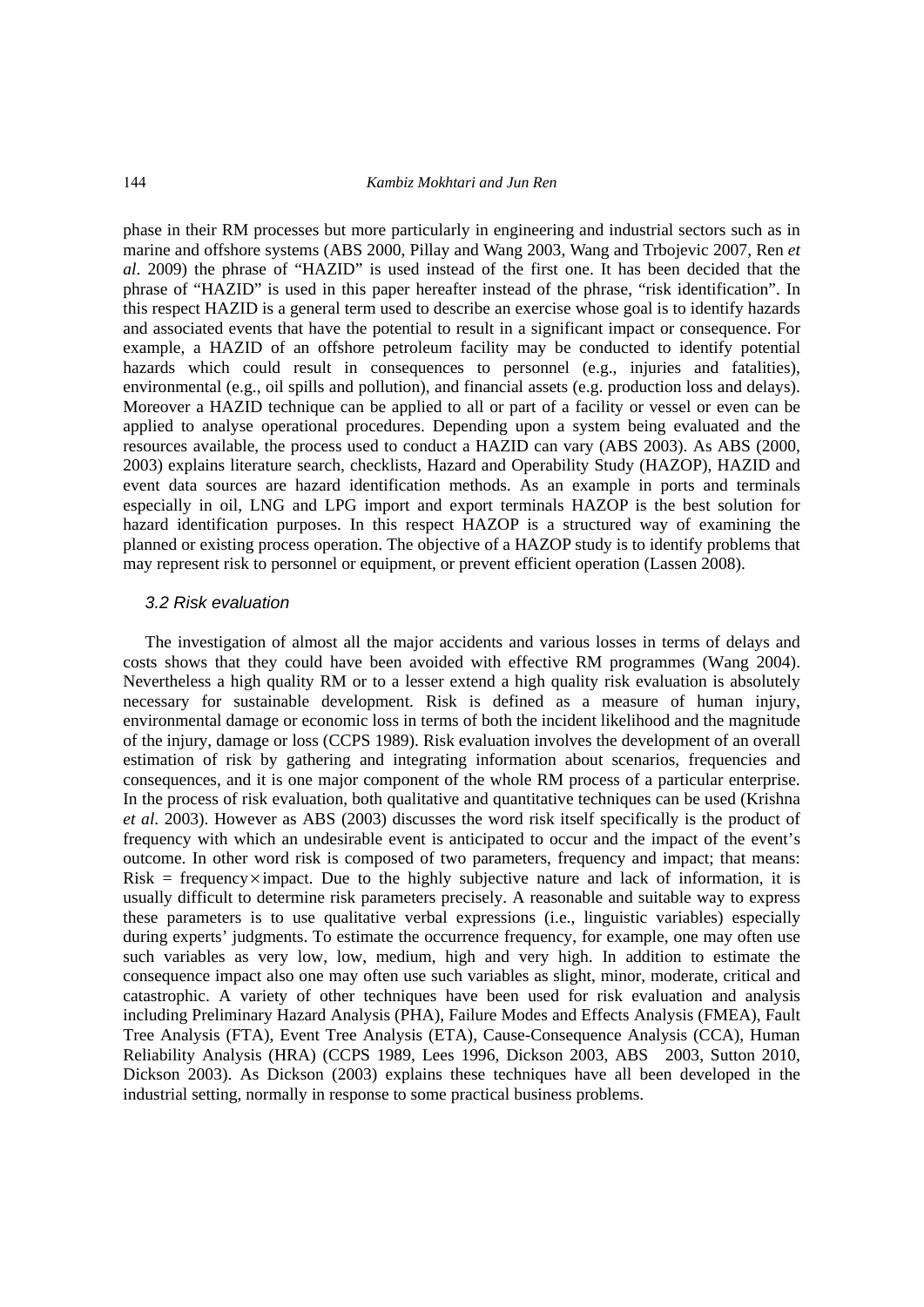#### *3.3 Risk mitigation*

Risk mitigation is a decision making process whereby actions are taken in view of the outcome of risk assessment evaluation or analysis. Standard risk prevention strategies aim either at reducing the probability of an incident (pre-accident intervention) or at minimising the probability of fatalities if the accident occurs (post-accident intervention). This process is generally combined with cost-benefit analysis (CBA) for optimal decision-making (UNCTAD 2006). CBA is the most standard method for identifying the optimum benefit-to-cost ratio, usually by contrasting loss of earnings, or the cost of failure, against the benefits of compliance. In the context of maritime regulations, CBA was first introduced by the FSA guidelines as approved by the IMO in 2001, and later adopted in programmes such as the one used for the regulatory assessment of maritime security (UNCTAD 2006). In another instance IRM (2002) explains that risk treatment is a process of selecting and implementing measures to modify the risk. Risk treatment includes as its major element, risk control/mitigation, but extends further to, for example, risk avoidance, risk transfer, risk financing, etc. Obviously marine insurance is one of the methods and strategies used extensively in the marine industry for risk mitigation purposes. Another example for risk mitigation in the process industry is Safety Integrity Level (SIL) that is a measure of the availability of protection layer or barrier. Protection layers include Basic Process Control System (BPCS), critical alarms and human intervention, Safety Instrumented Functions (SIF), physical protection and emergency response. All these mitigate the frequency of occurrence of the potential unwanted end-consequence or mitigate the impact the end-consequence represents (Lassen 2008). All statutory regulations, classification societies' rules, IMO Conventions and Codes are typical examples of strategies used for the purpose of risk mitigation. There are also many other analytical tools for carrying out the cost-benefit analysis or to select the best strategy if there are more strategies for risk mitigation purposes. Among these methods, the most popular ones that lately were used by researchers are analytic hierarchy process (AHP) (Golec and Taskin 2007), analytic network process (ANP) (ESCAP 2009), axiomatic design (AD) (Kulak and Kahraman 2005), TOPSIS (Kahraman *et al*. 2007), ELECTRE (Wang and Triantaphyllou 2005) and PROMETHEE (Dagdeviren 2008). Ultimately depending on whether to take preventive or corrective actions during the risk mitigation phases of the RM cycles, i.e., whether to decide in proceeding toward proactive or reactive RM approaches, there could be different strategies to be utilised for this purpose which are outside the scope of this paper.

#### *3.4 Risk monitoring and review*

As explained previously in order to carry out RM properly and complete the RM cycle, after hazard identification and risk assessment phases by using the concept of ALARP in judging the level of acceptable risk, a risk factor itself will be judged and if it was not acceptable by application of the mitigation strategies it can be controlled and managed. However the utilised strategies in the mitigation phases must be monitored in order to know whether they have affected the risk factors to reduce their effect to an acceptable level or not. Suppose by measuring the amount of ALARP on the time bases if it was evidenced that the used strategies were not effective. Then the utilised strategies must be changed. To carry out the last phase of the RM, SWOT (Strengths, Weaknesses, Opportunities, Threats) analysis is one of the best methods. A SWOT analysis is a commonly used tool for analysing internal and external environments in order to attain a systematic approach and support for a decision situation (Kotler 1988, Wheelen and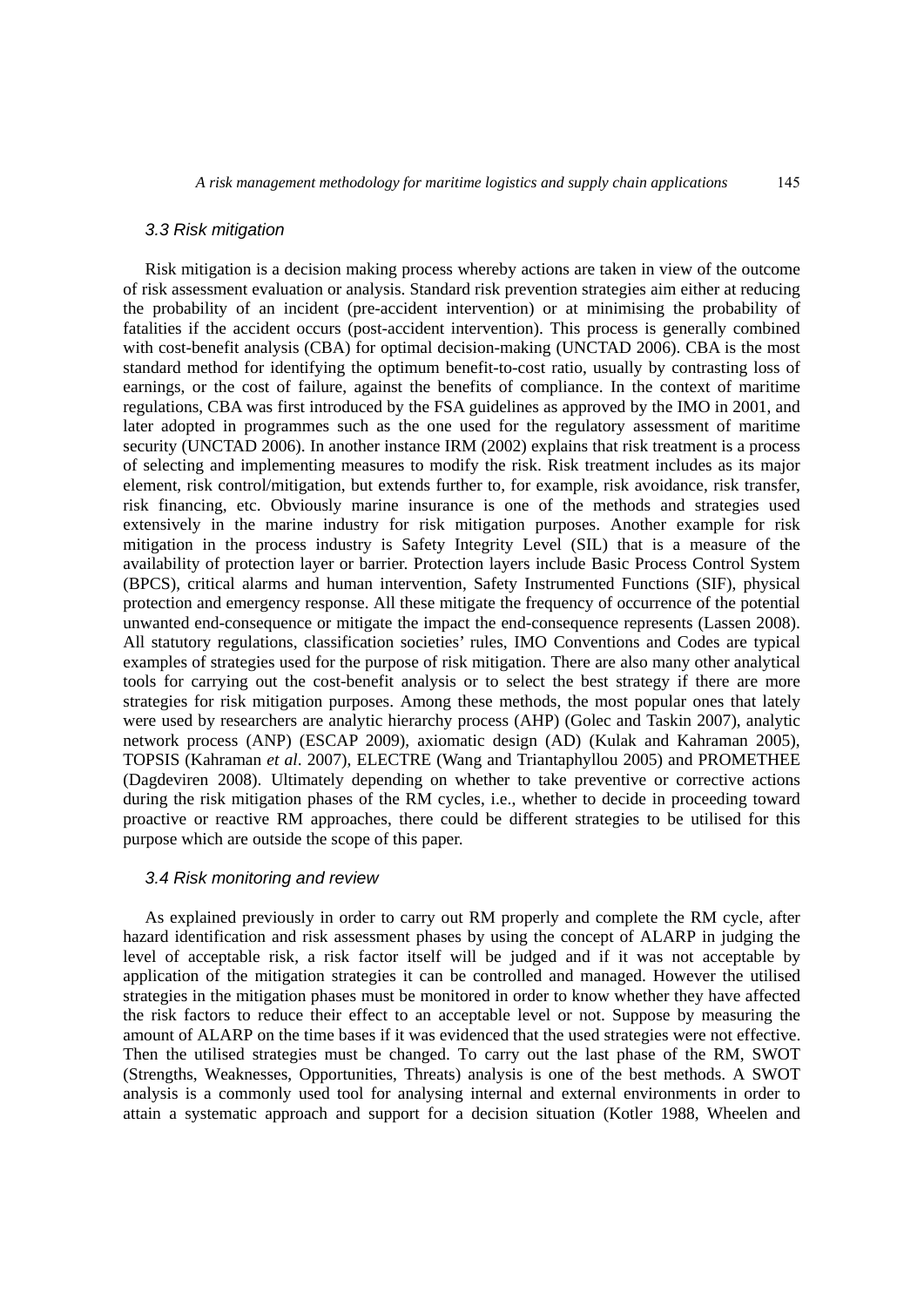Hunger 1995). In a SWOT analysis the internal and external factors are most important to the enterprise's future and are referred to as strategic factors and summarised within the SWOT analysis. Additionally the final goal for any strategic planning process, of which SWOT is an early stage, is to develop and adopt a strategy resulting in a good fit between internal and external factors. SWOT can also be used when a strategic alternative emerges suddenly and the decision context relevant to it has to be analysed. If used correctly, SWOT can provide a good basis for successful strategy formulation (McDonald 1993). Some of the other analytical methods such as AHP (Kurttila *et al*. 2000) can also be used for the purpose of this phase to support and complete the RM cycle.

#### **4. Deployment and role of risk managers in marine industry**

In respect of strategy making, Mintzberg (1994) suggests that corporate planners should make their contribution by supporting and facilitating strategic thinking by line managers, rather than driving strategy formulation in a way that reduces management's involvements in the process. Thus Mintzberg explains that planners could usefully contribute to strategy development by acting as "finders of strategies". As Ward (2005) discusses "following this line of argument, risk managers should not be managers of risk at all. They should make their contribution around the RM process rather than inside it, to use more of Mintzberg's terminology". Thus, titles like risk manager, "risk controller", and even "risk co-ordinator" may be positively unhelpful, so far as they imply responsibility for RM activity throughout the organisation, as well as responsibility for risk thinking. Yet both of these tasks ought to remain firmly with management. Instead, risk managers can contribute to RM development by acting as "finders of strategies", as "analysts", and as "catalysts", in much the same way as (Mintzberg 1994) "planners can contribute to strategy development". The above three roles are reflected in more specific guidance on the responsibilities of the corporate risk manager from the UK based Association of Insurance and Risk Managers in Commerce (AIRMIC). The AIRMIC suggested that the corporate risk manager should act as a coordinator and advisor with responsibilities to (Butterworth *et al*. 1996):

 Design and establish an integrated RM strategy, philosophy, and policy statement for communication throughout the organisation.

 Establish and maintain a detailed RM methodology appropriate to the company's needs; to include formalised risk (hazard) identification techniques, quantitative and qualitative risk assessment and cost effective methods for risk reduction and transfer.

- Advise business areas on the use of RM techniques.
- Seek best working methods that acknowledge, understand and control risks.
- Monitor the application and effectiveness of RM.
- Co-ordinate the reporting on RM activities to the Board.
- Act as a conduit for the inter-change of information on risk(s) and RM.

The same responsibilities can be used and are applicable for risk managers in the marine industry. As an example in the marine industry and for the case of sea ports it has been evidenced for US ports. Now port authorities are looking for port risk managers who under general direction, should direct and administer the RM programmes of the US ports in accordance with the mission, goals, and objectives as expressed by the Chief Financial Officers. "The port risk manager ensures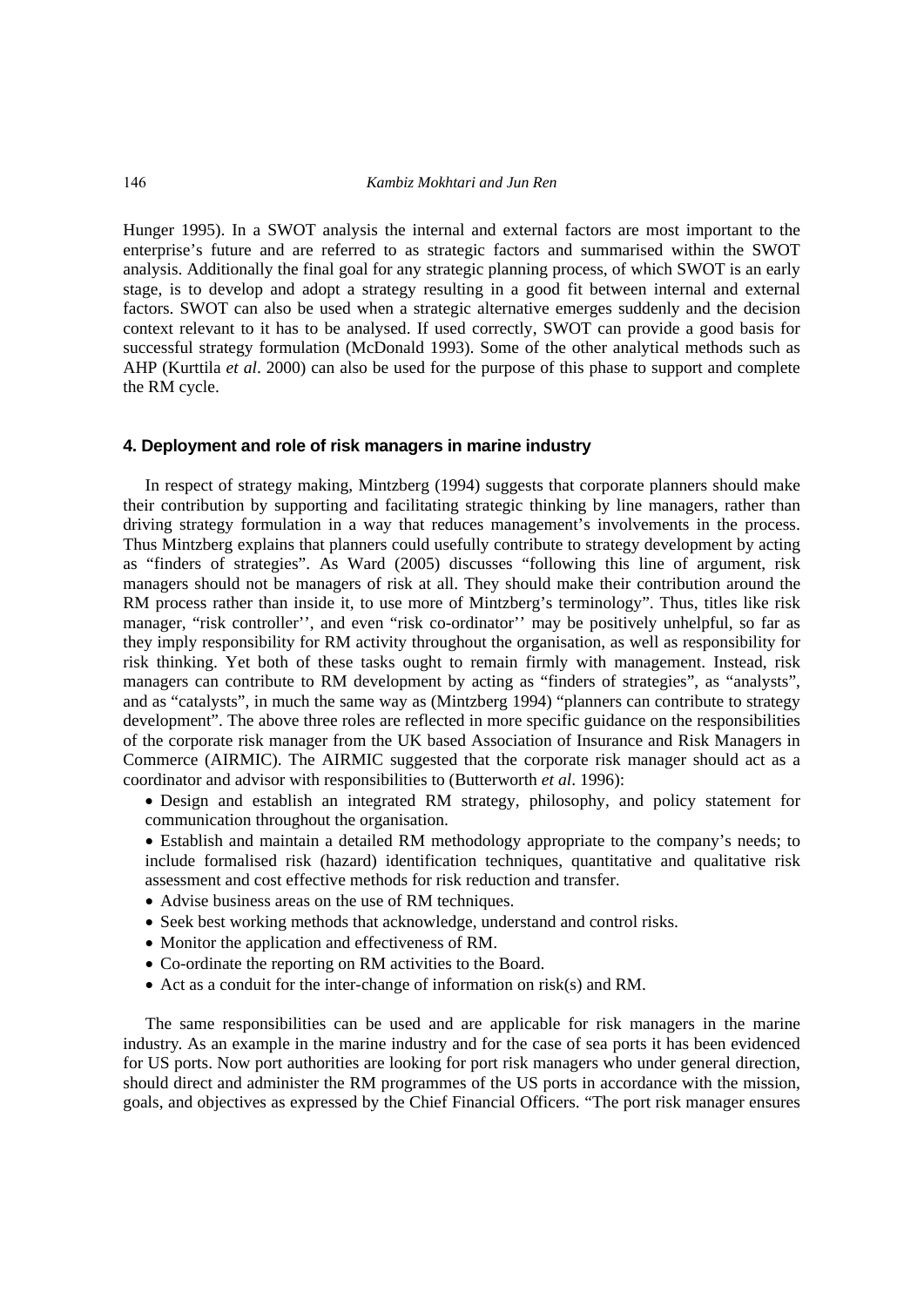compliance with federal, state and local ordinances pertaining to, among other things, public liability, special exposure, safety and worker's compensation" (PARMA 2010). In addition, they must ensure that insurance and related funds are available to cover potential losses. At present, in the offshore industry, HSE and in shipping industry insurance managers are responsible for almost the same responsibilities. Nevertheless in future they may change their titles and responsibilities like the one was for port industry. In this regard there are other examples e.g., project risk managers during port developments, port projects, building offshore structures and ships.

### **5. Conclusions**

Port, offshore and shipping industries are essential elements for the operation of every country's economy that can affect their cost structures, industrial competitiveness and living standards. Moreover as discussed earlier there exist sources of uncertainties in marine industry, all of which require attention in respect of their identification, evaluations, mitigation and review with the use of an appropriate RM approach, if this industry is going to be remaining responsive to the strategic needs and future challenges. To achieve this firstly there is a need for RM to be integrated (or embedded) into all of the functions and processes within the marine industry and secondly to take a strategic management approach to RM development within marine industry. However to perform this there is a need at the beginning to become familiar with the methodology of RM in the marine industry at a holistic level. For these reasons an appropriate generic RM methodology for the purpose of marine industry applications is introduced and reviewed in this paper. Furthermore a set of RM-related obligations addressed to be carried out specifically by risk managers to facilitate the proposed RM methodology. This will lead the potential risk-based challenges and sources of uncertainties in the marine industry to be handled efficiently. In future work, industry users by investigating the different methods (quantitative or qualitative) to be carried out in their RM frameworks can choose the best method that can suit their RM decision making processes. In fact this will depend on the type, nature and original sources of risks and uncertainties within the organisations. This means that in respect of the marine industry itself the sources of risks may be are from externally or internally driven sources or whether specifically their nature may could be initiated from risks such as country, business, organisational, operational etc. Furthermore in this competitive industry there are many large organisations in the offshore, port and shipping industries. Sooner or later they should make preparation to face with the newly emergent issues such as security RM, crisis RM, business continuity management and resilience concept.

#### **Acknowledgements**

This research was partially supported by the European Regional Development Fund (ERDF) under the Interreg IVB North West Europe Programme (WEAST flows project).

#### **References**

ABS, American Bureau Shipping (2000), Risk assessment applications for marine and offshore oil and gas industries.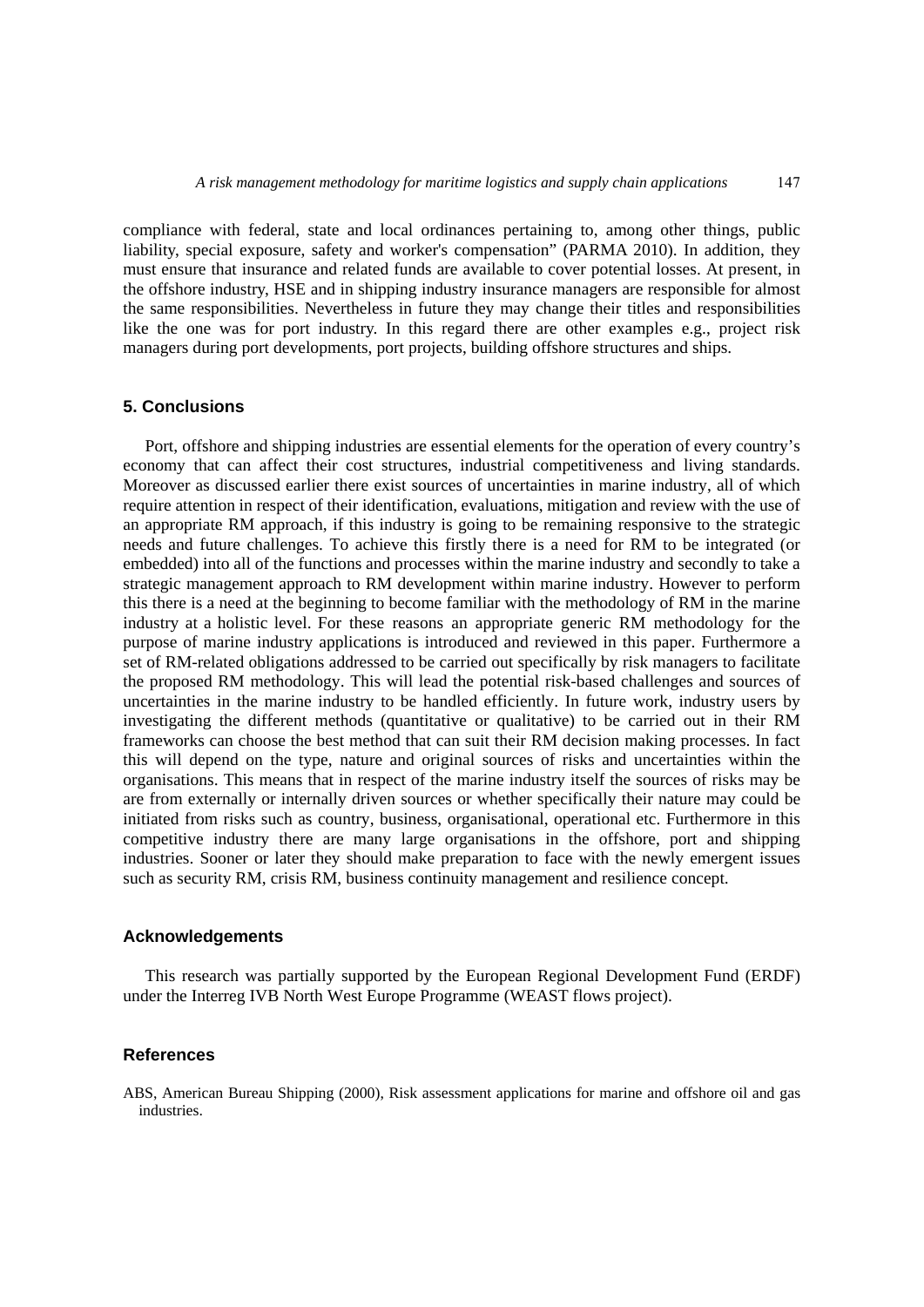#### *Kambiz Mokhtari and Jun Ren*

- ABS, American Bureau Shipping (2003), A guide for risk evaluations for the classification of marine-related facilities.
- AIRMIC Integrated Risk Management Special Interest Group (1999), A guide to integrated risk management. London: The Association of Insurance and Risk Managers in Commerce.
- AIRMIC, ALARM, IRM Standard (2002), A risk management standard. London: AIRMIC, ALARM, IRM. Brown, R.H. (1998), *Marine insurance: principles and basic practice*, 6<sup>th</sup> Ed., Witherby Publishing.
- 
- Butterworth, M., Reddaway, R. and Benson, T. (1996), Corporate Governance a guide for insurance and risk managers. London: Association of Insurance and Risk Management.
- Carter, R. and Crockford, G. (1974), *Handbook of risk management*, Kluwer Publishing, Kingston, UK.
- CCPS, Center for Chemical Process Safety (1989), *Guideline for chemical process quantitative risk analysis*, 1st Ed., New York: Center for Chemical Process Safety, American Institute of Chemical Engineers (AIChE).
- CFO Research Services (2002), Strategic risk management- new disciplines, new opportunities, Boston, Mass. CFO publishing Corp.
- Dagdeviren, M. (2008), "Decision making in equipment selection: an integrated approach with AHP and PROMETHEE", *J. Intell. Manuf*., **19**(4), 397-406.
- Deloach, J.W. (2000), *Enterprise wide risk management: strategies for linking risk with opportunity*, London: Finance Times/Prentice Hall.
- DETR, Department of Transport (2000), *Port marine safety code.* March 2000, ISBN: 1 85112 365 2.
- Dickson, G.C.A. (2003), *Risk analysis, The Institution of Risk Management*, IRM, Witherby publishing.
- DNV, Det Norsk Veritas (2010), Integrated Management System (IMS) Available at: http://www.dnv.com/ Accessed on: 01.09.2010.
- ESCAP, Economic and Social Commission for Asia and the Pacific (2009), Development of dry ports, United Nations, New York.
- GAO, United States Government Accountability Office (2006), Port risk management: Further Refinements Needed to Assess Risks and Prioritize Protective Measures at Ports and Other Critical Infrastructure. Report to Congressional Committees.
- Golec, A. and Taskin, H. (2007), "Novel methodologies and a comparative study for manufacturing systems performance evaluations", *Inform. Sciences*, **177**, 5253-5274.
- Hopkin, P. (2002), *Holistic risk management in practice*, London: Witherby&Co.Ltd. ISBN: 1 85609 207 5.
- ICS (2006), Shipping Business. The institute of chartered Shipbrokers, UK.
- ICS (2007), Port and Terminal Operations and Management. The institute of chartered Shipbrokers, UK.
- IRM, The Institute of Risk Management. (2002), A standard for risk management, www.theirm.org.
- ISPS Code (2003), International Ship and Port Facility Security Code, SOLAS Amendments adopted on 12 December 2002. IMO London.
- Jarzemskis, A. and Vasiliauskas, A.V. (2007), Research on dry port concept as intermodal node.
- Johnson, G. and Scholes, K. (2002), *Exploring corporate strategy*, 6th Ed., Harlow: Pearson Education Ltd.
- Kahraman, C., Buyukozkan, G. and Ates, N.Y. (2007), "A two phase multi-attribute decision making approach for new product introduction", *Inform. Sciences*, **177**(7), 1567-1582.
- Khan, F.I., Sadiq, R. and Husain, T. (2002), "Risk-based process safety assessment and control measures design for offshore process facilities", *J. Hazard. Mater*., **94**(1), 1-36.
- Kotler, P. (1988), *Marketing management: analysis, planning, implementation, and control*, 6th Ed., Prentice-Hall International Edition.
- Krishna, K., Wang, Y., Saraf, S.R., Rogers, W.J., Baldwin, J.T., Gupta, J.P. and Mannan, M.S. (2003), "Hydroxylamine production: Will a QRA help you decide?", *Reliab. Eng. Syst. Safe.*, **81**(2), 215-224.
- Kulak, O. and Kahraman, C. (2005), "Fuzzy multi-attribute selection among transportation companies using axiomatic design and analytic hierarchy process", *Inform. Sciences*, **170**(2-4), 191-210.
- Kurttila, M., Pesonen, M., Kangas, J. and Kajanus, M. (2000), "Utilizing the Analytic Hierarchy Process (AHP) in SWOT analysis a hybrid method and its application to a forest-certification case", *Forest Policy Econ*., **1**(1), 41-52.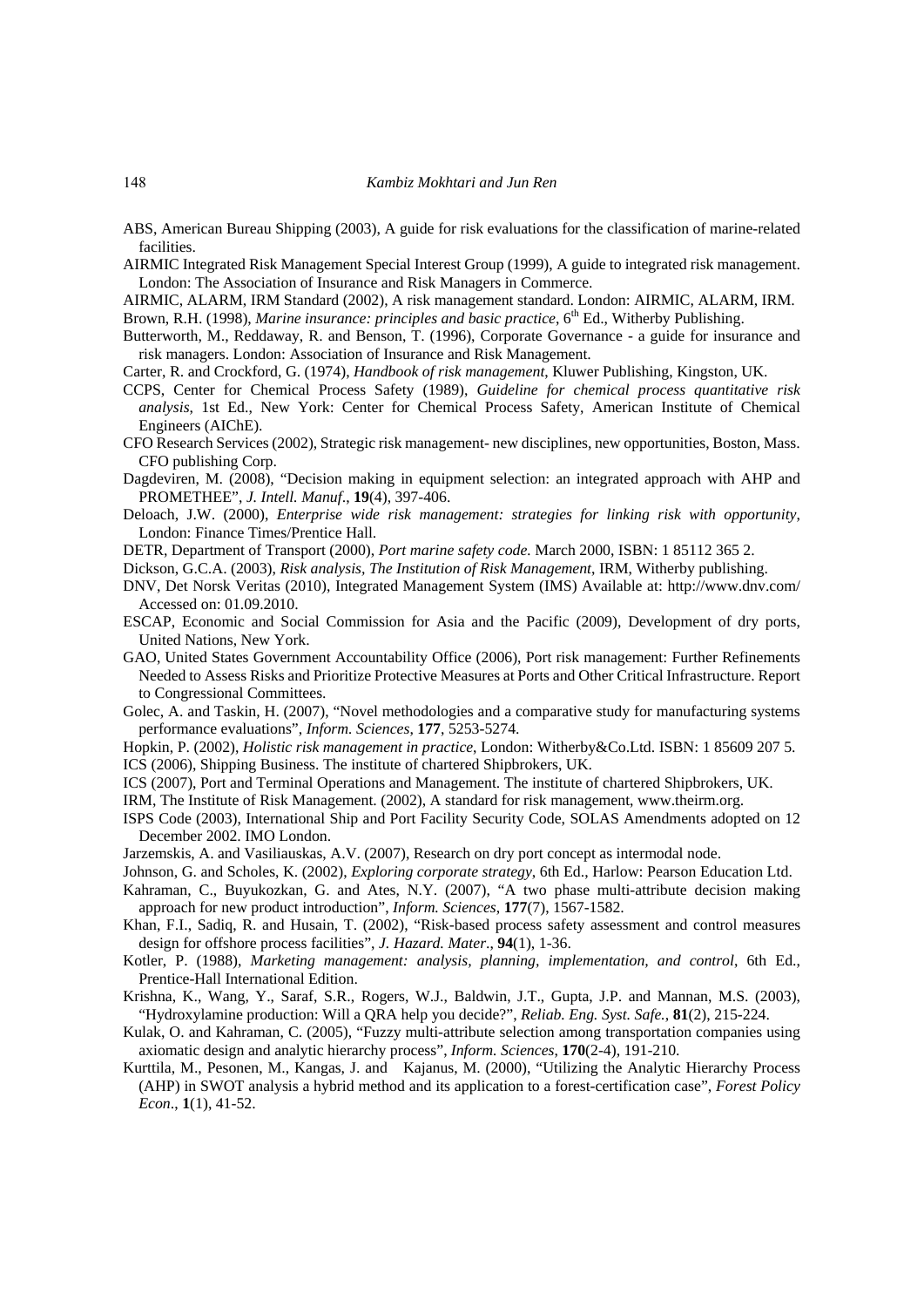- Lassen, C.A. (2008), *Layer of protection analysis (LOPA) for determination of safety integrity level (SIL)*, Norwegian University of Science and Technology. MSc Thesis.
- Lees, F.P. (1996), *Loss prevention in the process industries*. 2nd Ed., Boston.
- Maclachlan, M. (2004), *The shipmaster's business companion*, Published by the nautical institute, 4th Ed., ISBNN: 1870077458.
- Mather, A. (2009), FPSO Handbook. Witherby seamanship international Ltd. ISBN: 9781905331574.
- Mather, A. (2000), *Offshore engineering, an introduction*, 2nd Ed., Witherby seamanship international Ltd. ISBN: 1856091864.
- McDonald, M.H.B. (1993), The Marketing Planner. Butterworth- Heinemann, Oxford.
- Mehr, R. and Hedges, B. (1974), Risk Management: Concepts and Applications. Irwin.
- Miller, K.D. and Waller, H.C. (2003), "Scenario, real options and integrated risk management", *Long range planning*, **36**, 93-107.
- Mintzberg, H. (1994), The rise and fall of strategic planning. Hemel Hempstead, Herts: Prentice Hall International (UK) Ltd.
- NE P&I Club (2008), An introduction to P&I insurance and loss prevention, Loss prevention guide.
- OCIMF (2004), *Marine terminal baseline criteria and assessment questionnaire. Oil companies*  international marine forum, 1<sup>st</sup> Ed., Steamship international. Witherby publishing.
- PARMA (2010), Available At: http://www.parma.com/jobpost\_details.cfm?jobid=1065 Accessed on 05.09.2010.
- Pillay, A. and Wang, J. (2003), *Technology and safety of marine system*, Elsevier ocean engineering book series. ISBN: 0 08 0441483.
- PMSC, Port Marine Safety Code (2001), Chichester harbour conservancy, 1<sup>st</sup> Dec. 2001.
- Ren, J., Wang, J., Jenkinson, I., Xu, D.L. and Yang J.B. (2007), "A Bayesian network approach for offshore risk analysis through linguistic variables", *China Ocean Eng*., **21**(3), 371-388.
- Ren, J., Jenkinson, I., Wang, J., Xu, D.L., Yang, J.B. (2008), "A methodology to model causal relationships on offshore safety assessment focusing on human and organisational factors", *J. Safety Res*., **39**(1), 87-100.
- Ren, J., Jenkinson, I., Wang, J., Xu, D.L. and Yang, J.B. (2009), "An offshore risk analysis method using fuzzy Bayesian network", *J. Offshore Mech. Arct*., **13**(1), 041101-1-12.
- Snider, H. (1991), Risk Management: A Retrospective View. Risk Management, April.
- Sutton, I. (2010), Process risk and reliability management. Operational integrity management. Published by Elsevier Inc. ISBN: 9781437778052.
- TNYT, The New York Times (2010), Gulf of Mexico Oil Spill, 2010 Available At: http://topics.nytimes.com/top/reference/timestopics/subjects/o/oil\_spills/gulf\_of\_mexico\_2010/index.html Accessed on 05.09.2010.
- Trbojevic, V.M. and Carr, B. J. (2000), "Risk based methodology for safety improvements in ports", *J. Hazard. Mater*., **71**, 467-480.
- Trenerry, C.F. (1926), The Origin and Early History of Insurance: Including the Contract of Bottomry.
- Trieschmann, J.S., Gustavson, S.G. and Hoyt, R.E. (2001), Risk Management and Insuramnce.11 Ed. South-Western College Publishing. Thomson Learning.
- UKHSE, United Kingdom Health and Safety Executive (2010), Available at: http://www.hse.gov.uk/index.htm Accessed on: 15.01.2010.
- UNCTAD (1976), port performance indicators. TD/B/C.4/131/Supp.1/Rev.1.
- UNCTAD (1993), Legal aspect of port management Reported by the UNCTAD secretariat. UNCTAD/SHIP/639.
- UNCTAD (2006), Marine security: elements of an analytical framework for compliance measurement and risk assessment. New York and Geneva, 2006. UNCTAD/SDTE/TLB/2005/4.
- Wang, J. and Trbojevic, V. (2007), *Design for safety of marine and offshore systems*, IMarEST, ISBN: 1-902536-58-4.
- Wang, X. and Triantaphyllou, E. (2005), *Ranking irregularities when evaluating alternatives by using some ELECTRE methods*, OMEGA. doi:10.1016/j.omega. 2005.12.003.